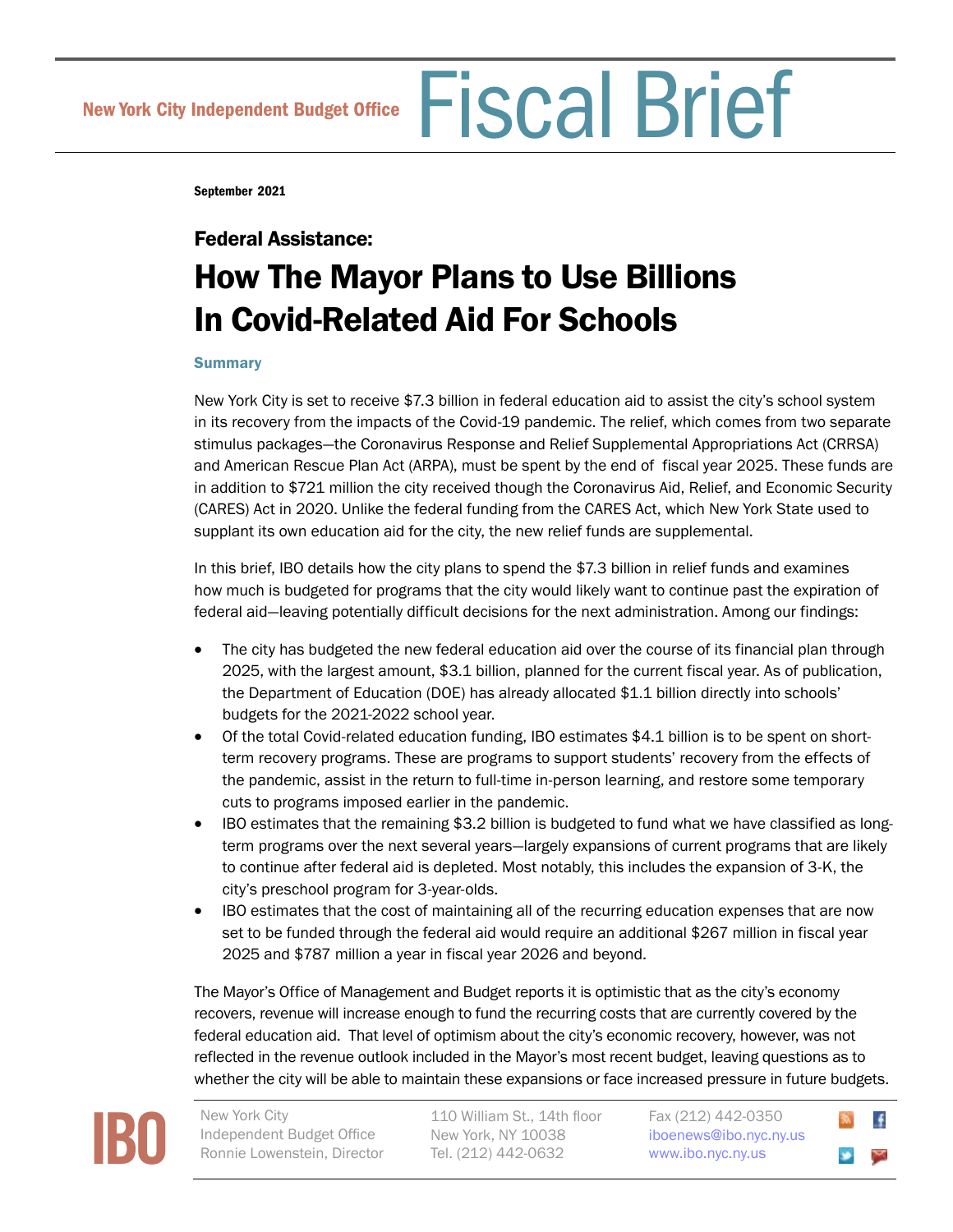#### **Overview**

New York City will receive over \$7.3 billion in federal relief funds for elementary and secondary education from the Coronavirus Response and Relief Supplemental Appropriations Act (CRRSA) and American Rescue Plan Act (ARPA), which were signed into law in December 2020 and March 2021, respectively. The aid is to help the city's school system recover from the impacts of the Covid-19 pandemic. New York City's Department of Education (DOE) will receive \$2.15 billion from CRRSA and \$4.82 billion from ARPA in education aid, and separately, \$336 million in ARPA local aid, funds provided directly to the city for general purposes but allocated to the DOE.

Similar to how the education relief funds provided by the Coronavirus Aid, Relief, and Economic Security (CARES) Act last year were dispersed, the majority of CRRSA and ARPA education dollars are distributed to states according to their share of federal Title I-A funding, which is based on the number and concentration of students from low-income families. States then pass most of their allocations on to school districts within the state using the same Title I-A basis.

In April 2020, New York State used the first round of federal education relief funding from the CARES Act to supplant state funds rather than the intended use of allowing school districts to use the money to address new Covid-related needs. In this year's state budget, CRRSA and ARPA relief funds are completely supplemental and do not supplant any state education aid for New York City.

Based on the city's Fiscal Year 2022 Adopted Budget, city funding in the DOE budget will decline in 2022 by \$657 million compared with 2021, although increased state and federal funding will more than compensate for the loss of city funding, with total DOE funds increasing by over \$2 billion from 2021. (Unless otherwise noted, all years refer to city fiscal years.) As the city's utilization of federal stimulus funding declines in 2023 and beyond, city funding for the DOE will increase, and by 2024, total city funding will exceed 2021 levels.

According to the federal relief legislation, CRRSA funds must be spent by city fiscal year 2024 and ARPA funds must be spent by city fiscal year 2025. The city's plan spreads the federal relief funding over the course of the financial plan, with CRRSA funds budgeted from 2021 to 2024 and ARPA funds from 2022 to 2025, with the largest total amount, \$3.1 billion planned for 2022. As of publication, \$1.1 billion of federal relief aid has been allocated directly to schools for the 2021-2022 school year. $1$ 





Both CRRSA and ARPA funds are available to school districts to address the needs of students and schools resulting from the Covid-19 pandemic. Notably, at least 20 percent of ARPA education funds must be spent to "address learning loss through the implementation of evidence-based interventions" such as after-school or summer programming. ARPA's learning loss spending requirement also directs districts to ensure that these interventions serve students' academic, social, and emotional needs, and address the disproportionate impact of the pandemic on student subgroups, such as students experiencing homelessness. In the adopted budget, the DOE identified \$137 million to be spent on the learning loss requirement—only 2.8 percent of the city's ARPA education aid—which is budgeted to pay for school-based social workers. The portion of funds spent on learning loss is likely to increase as the DOE identifies additional programs to address the need.

## Federal Funds to be Used for Short-Term and Long-Term Programs

IBO identified \$4.1 billion in federal relief funds that the DOE plans to spend on short-term programs that support students' recovery from the effects of the pandemic and the return to full-time in-person learning, as well as to restore some temporary cuts to programs that were imposed earlier in the pandemic when the city's near-term fiscal outlook appeared more dire. The remaining \$3.2 billion is planned to fund what IBO identified as longer-term programs that continue beyond the expiration of federal relief funds, including expansions of DOE programs and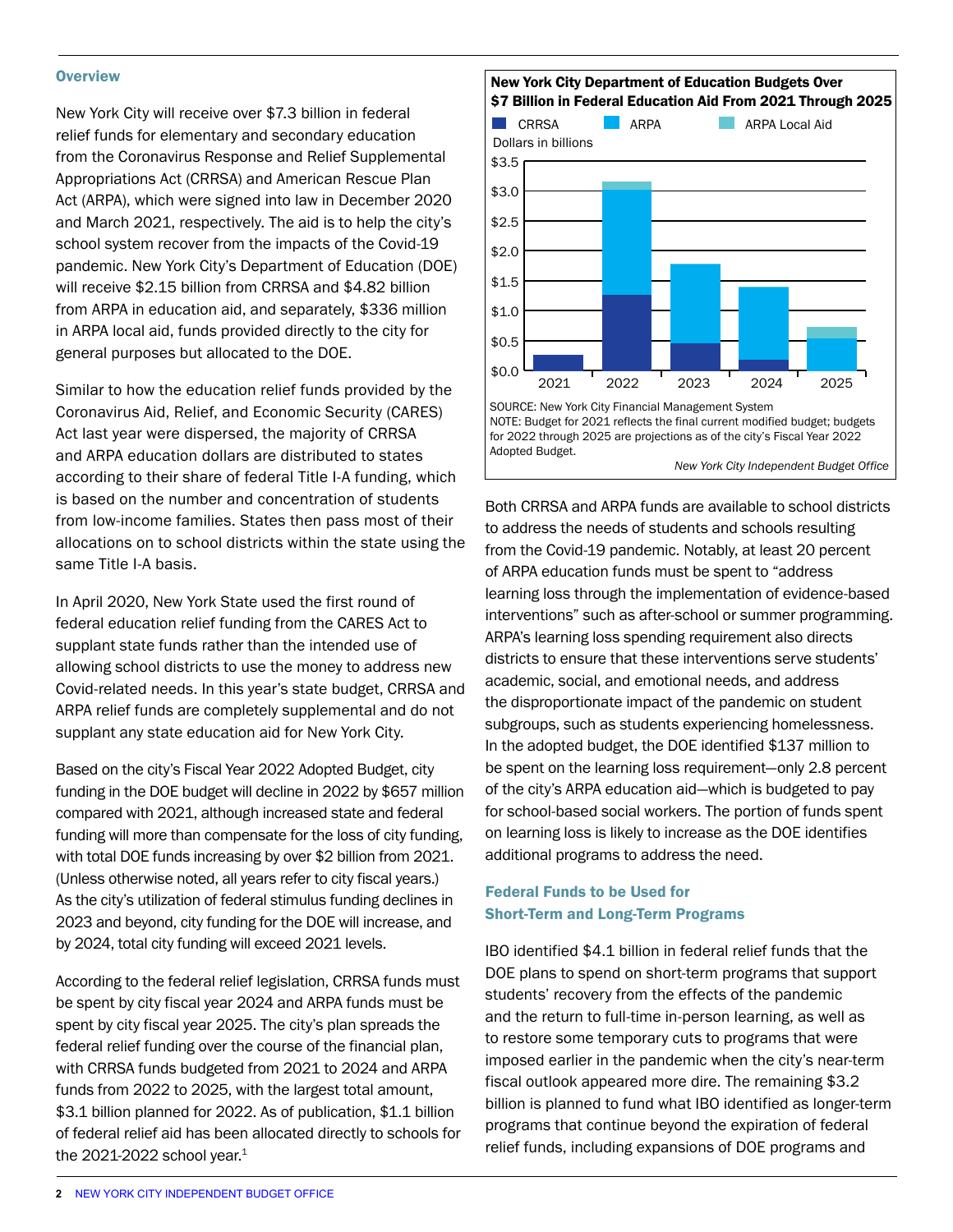| AMIVY HUM VI ANI A UMU VINNYA I UMUJ MVUNI PU VIVIN<br>on Expenses Expected to Continue Beyond 2025<br>Dollars in millions                                                                                                                     |       |         |         |         |       |         |  |  |
|------------------------------------------------------------------------------------------------------------------------------------------------------------------------------------------------------------------------------------------------|-------|---------|---------|---------|-------|---------|--|--|
|                                                                                                                                                                                                                                                | 2021  | 2022    | 2023    | 2024    | 2025  | Total   |  |  |
| Short-Term                                                                                                                                                                                                                                     | \$249 | \$2.528 | \$910   | \$231   | \$208 | \$4.126 |  |  |
| Long-Term                                                                                                                                                                                                                                      | 16    | 619     | 867     | 1.158   | 518   | 3.178   |  |  |
| <b>TOTAL</b>                                                                                                                                                                                                                                   | \$265 | \$3.147 | \$1,777 | \$1,389 | \$726 | \$7,304 |  |  |
| SOURCE: IBO Analysis of Mayor's Office of Management and Budget<br>Adopted Budget Revenue Financial Plan Detail, Communication with Office<br>of Management and Budget, Financial Management System<br>New York City Independent Budget Office |       |         |         |         |       |         |  |  |

Almost Half of ARPA and CRRSA Funds Would Be Spent

the reversal of several recurring cuts made during the pandemic. Because federal funds are time-limited, these long-term programs will need other sources of funding to replace federal dollars if they are to continue past 2025.

## Short-Term Recovery Efforts

Over half of all CRRSA and ARPA education funds, \$4.1 billion, were identified by IBO as short-term recovery initiatives. The majority of this spending, \$2.5 billion, will take place in 2022, decreasing over time to \$910 million in 2023, \$231 million in 2024, and \$208 million in 2025 (with \$249 million spent in 2021).

*Four Main Categories of Support for Recovery.* A total of \$1.8 billion in 2022 is budgeted across four broad DOEdefined categories of support for students and schools, with additional funds tapering off through 2025. The largest short-term spending category is "Operational Support," at \$958 million in 2022 and a total of \$1.2 billion over five years (2021-2025). In 2022, this category consists of \$618 million for facilities (including custodial, accessibility, and infrastructure work), \$273 million for charter schools, \$49 million for school-based staff recruitment and retention programs, and \$16 million for school reopening.

The second largest category of support is \$500 million of ARPA funds in 2022 for "Academic Recovery and Student Supports," including academic assessments to determine students' degree of learning loss, and multiple academic interventions including English Language Arts and math instruction, tutoring, and extended learning time. So far, \$91 million of this academic recovery funding was allocated to schools for this year's Summer Rising program, which provided K-12 students with a combination of academic support, social-emotional support, and recreational activities. Funding for "Academic Recovery and Student Supports" will decrease to \$250 million in 2023 and \$100 million in 2024. Another effort to aid academic recovery with federal relief funds adds \$220 million a year in 2022

and 2023, decreasing to \$82 million in 2024 and \$10 million in 2025 for "Instructional Supports," including professional development.

Spending on the fourth broad category of support for recovery, "IT Support," totals \$155 million in 2022, falling to \$70 million in 2023 and \$6 million in 2024. This spending will be used to fund IT help desks, enhance school Wi-Fi, and continue wireless broadband service for devices purchased for remote learning in the 2021-2022 school year.

In addition to the four DOE-defined categories of broad support above, part of the recovery funds is budgeted to directly address the needs of students with disabilities who have fallen behind during the pandemic. A total of \$280 million in ARPA funds, in addition to \$60 million in federal IDEA (Individuals with Disabilities in Education Act) funds, is planned during 2022 and 2023 to make up for special education services missed because of the pandemic.

Portions of several of these initiatives, initially introduced in the Mayor's Executive Budget in April, will go toward funding the city's \$635 million [Academic Recovery Plan](https://www.schools.nyc.gov/about-us/news/announcements/contentdetails/2021/07/09/mayor-de-blasio-and-chancellor-porter-announce-academic-recovery-plan-for-pivotal-school-year-ahead), which was announced in July. Funds from the Academic Recovery and Student Support, Instructional Support, and Special Education Services initiatives, plus \$18 million in city tax levy funding for class size reduction will contribute to the plan, which covers only the 2021-2022 school year. The Academic Recovery plan consists of the following elements: \$251 million for Special Education; \$202 million to develop the Universal Mosaic Curriculum by fall 2023, a new citywide curriculum in English and math that aims to reflect the city's cultural diversity; \$122 million to purchase additional digital devices and expand computer science; \$49 million for early literacy in grades K-2; and \$10 million for college and career preparation.

*Preventing Budget Cuts, Reopening Schools, and Restoring Initiatives.* Relief funds are also being used to prevent cuts to school budgets that would have occurred in the 2020-2021 school year if the DOE had followed its regular mid-year adjustment process. Normally, schools with lower enrollment than initially projected by the DOE see their budgets adjusted downward during the school year to reflect their actual enrollment. Given significant enrollment loss due to the pandemic, some schools experienced large mid-year adjustment cuts for the 2020- 2021 school year, despite incurring additional Covid-related expenses. The cuts will now be reversed using \$130 million in federal relief funding and \$44 million in city funds.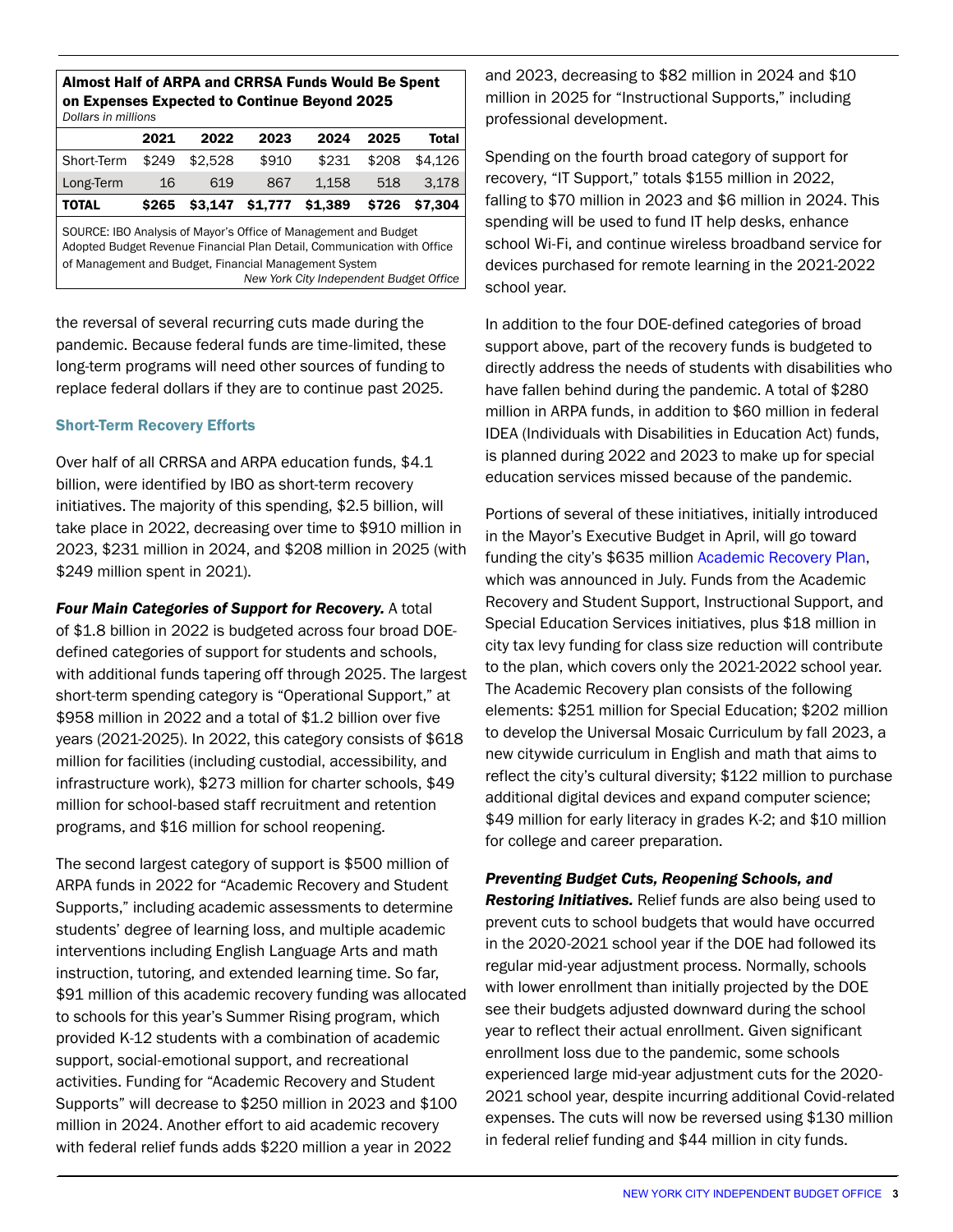## New Federal Education Funds Would Be Spent on a Combination of Short-Term Recovery Efforts and Long-Term Expansions and Restorations

|  | Dollars in thousands |
|--|----------------------|
|  |                      |

| Dollars III tribusarius                      |                     |             |                     |              |              |              |
|----------------------------------------------|---------------------|-------------|---------------------|--------------|--------------|--------------|
|                                              | 2021                | 2022        | 2023                | 2024         | 2025         | <b>TOTAL</b> |
| <b>Short-Term Recovery Efforts</b>           |                     |             |                     |              |              |              |
| <b>Operational Support</b>                   | \$1,000             | \$957,790   | \$235,154           | \$43,300     | \$6,600      | \$1,243,844  |
| Academic Recovery and Student Supports       | O                   | 500,000     | 250,000             | 100,000      | 0            | 850,000      |
| <b>Instructional Supports</b>                | $\mathbf 0$         | 220,000     | 220,000             | 82,000       | 10,000       | 532,000      |
| <b>Special Education Services</b>            | $\mathbf 0$         | 176,000     | 104,000             | 0            | 0            | 280,000      |
| <b>IT Supports</b>                           | 2,000               | 155,000     | 70,000              | 6,000        | $\mathsf{O}$ | 233,000      |
| <b>School Reopening</b>                      | 100,000             | 118,810     | 0                   | 0            | 0            | 218,810      |
| Programmatic Support (Short-Term)            | 2,000               | 149,528     | 0                   | $\mathsf{O}$ | $\mathsf{O}$ | 151,528      |
| Mid-Year Adjustment Hold Harmless            | 130,000             | 0           | 0                   | 0            | 0            | 130,000      |
| Summer School                                | $\circ$             | $\mathbf 0$ | 0                   | 0            | 100,000      | 100,000      |
| Social Workers                               | $\circ$             | 0           | 0                   | 0            | 46,000       | 46,000       |
| <b>Nurses</b>                                | $\Omega$            | $\mathbf 0$ | $\mathsf{O}\xspace$ | 0            | 20,000       | 20,000       |
| <b>Learning Bridges</b>                      | 13,600              | $\circ$     | 0                   | 0            | 0            | 13,600       |
| <b>Extended Summer Use</b>                   | $\mathbf 0$         | $\mathbf 0$ | $\mathbf 0$         | 0            | 13,000       | 13,000       |
| <b>Community Schools</b>                     | $\Omega$            | $\Omega$    | 0                   | 0            | 12,000       | 12,000       |
| <b>City Artist Corps</b>                     | $\mathbf 0$         | 5,025       | $\mathbf 0$         | $\mathsf{O}$ | $\mathsf{O}$ | 5,025        |
| Restorations (Short-Term)                    | $\mathbf 0$         | 245,800     | 31,000              | 0            | 0            | 276,800      |
| <b>Long-Term Expansions and Restorations</b> |                     |             |                     |              |              |              |
| 3-K Expansion                                | \$2,709             | \$333,997   | \$469,499           | \$753,461    | \$376,159    | \$1,935,825  |
| <b>Mental Health for All</b>                 | $\mathbf 0$         | 79,580      | 85,834              | 85,834       | 48,717       | \$299,965    |
| Preschool Special Ed                         | $\circ$             | 22,055      | 88,147              | 94,623       | 47,250       | 252,075      |
| Programmatic Support (Long-Term)             | $\mathsf{O}\xspace$ | 52,000      | 52,000              | 52,000       | $\mathsf{O}$ | 156,000      |
| <b>Community School Expansion</b>            | $\circ$             | 9,500       | 51,200              | 51,200       | 25,600       | 137,500      |
| Restorative Justice Expansion                | $\circ$             | 12,099      | 14,762              | 14,752       | 7,376        | 48,989       |
| <b>Indirect Cost Rate</b>                    | 5,210               | 5,210       | 5,210               | 5,210        | 5,210        | 26,050       |
| <b>PSAL Expansion</b>                        | $\mathbf 0$         | 5,674       | 6,364               | 7,086        | 3,543        | 22,667       |
| Positive Learning Collaborative              | 5,000               | 5,000       | 0                   | 0            | 0            | 10,000       |
| Restorations (Long-Term)                     | 3,300               | 93,737      | 93,737              | 93,737       | 4,550        | 289,061      |
| <b>Total</b>                                 | \$264,819           | \$3,146,805 | \$1,776,907         | \$1,389,203  | \$726,005    | \$7,303,739  |

SOURCE: IBO Analysis of Mayor's Office of Management and Budget Revenue Financial Plan Detail; Communication with the Mayor's Office of Management and Budget; Finacial Management System

NOTE: Budget for 2021 reflects the final current modified budget; budgets for 2022 through 2025 are projections.

*New York City Independent Budget Office*

The second major use of relief funds for 2021 is school reopening, including cleaning, personal protective equipment, and other costs, accounting for \$100 million in CRRSA funds. (Additional federally funded reopening costs in 2022 are discussed below). In 2021, \$13.6 million supported expenses from the Learning Bridges pandemic childcare program, where centers served students learning remotely in the 2020-2021 school year.

Finally, CRRSA funds reverse several short-term cuts for the 2021-2022 school year that had been slated to take effect under previous financial plans. This includes restoring: a \$150 million cut to Fair Student Funding (the largest source

of discretionary dollars for schools); a \$44 million savings from delaying the expansion of 3-K; and a \$21 million cut to per session budgets.2 Federal relief funds will also be used to restore \$31 million of the \$67 million in recurring cuts in professional development previously planned for 2022 and 2023, but leave the full cuts in place for 2024 and 2025.

*Short-Term ARPA Local Aid Initiatives.* The ARPA local government aid going to the DOE will be used almost entirely for short-term initiatives. In 2022, ARPA local aid funds are budgeted for \$119 million in school reopening costs and \$5 million for the City Artist Corps, which partnered with schools across the city to paint murals on school buildings. In 2025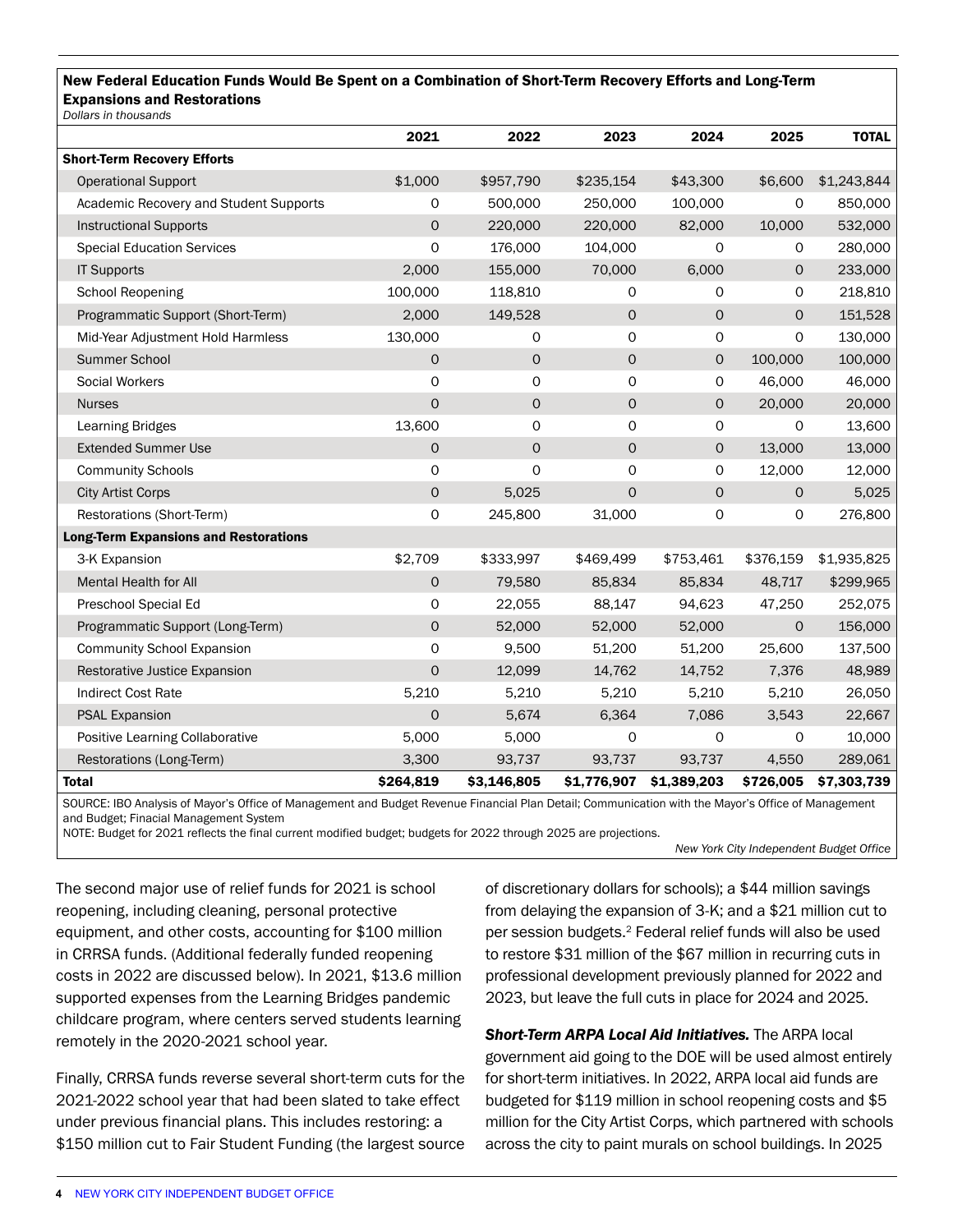only, the local aid funds will substitute for city funds for several existing expenses, including \$100 million for summer school, \$46 million for social workers, \$20 million for nurses, \$13 million for extended summer use of facilities, and \$12 million for community schools. According to the DOE, these 2025 expenses are ARPA-eligible despite predating the pandemic response because they will address lingering pandemic-related needs.

# Programmatic Support Includes a Combination Of Short-Term and Long-Term Efforts

In 2022, \$202 million is planned for "Programmatic Support," \$95 million of which would support Fair Student Funding. Between this component of "Programmatic Support" and increased Foundation Aid revenue from the state, all schools will receive their entire formuladetermined Fair Student Funding allocation for the first time in 2022. Another portion of "Programmatic Support" temporarily restores cuts to several DOE programs including Affinity Schools and Learning to Work.3,4 Finally, "Programmatic Support" will fund the forgiveness of all school deficits rolled over from prior years (a cost of \$11 million) and allow schools to roll any budget surpluses from the 2020-2021 school year into the 2021-2022 school year (\$36 million).<sup>5</sup> Of the \$202 million total for 2022, \$150 million is short-term and limited to 2022, while the remaining \$52 million continues as long-term support through 2023 and 2024.

## Long-Term Expansions and Restorations

IBO identified \$3.2 billion in CRRSA and ARPA federal relief funding that the DOE intends to use to permanently expand existing DOE programs. While these long-term programs may also contribute to near-term academic and other recovery from the impact of the pandemic, they are also envisioned to continue beyond the five-year timeframe of CRRSA and ARPA funding.

*Universal 3-K.* The largest of these expansions is for 3-K, the city's preschool program for 3-year-olds. January's Preliminary Budget, before the addition of the CRRSA and ARPA funding, would have delayed the planned expansion of the program from the current 12 community school districts to 16 districts in the fall of 2021 to the fall of 2022. Instead, with the addition of federal relief funds, the program is now set to expand to have limited 3-K seats available in all 32 districts this school year (2021-2022). The program will continue to grow over the following two years with the goal of universal 3-K access in all districts by the 2023-2024 school year.

The DOE projects that this expansion would more than double 3-K enrollment from 15,500 in the 2020-2021 school year to 34,500 in 2021-2022. To achieve universal access by September 2023, the DOE would then add an additional 18,000 seats over the following two years.

The expansion to universal 3-K will rely on increasing the share of students enrolled in independent, communitybased preschool programs, known as NYC Early Education Centers or NYCEECs. In the 2020-2021 school year, 70.3 percent of 3-K students attended NYCEEC 3-K programs, up from 65.9 percent in 2019-2020. The DOE projects the NYCEEC share of enrollment will rise to 73.2 percent in 2021-2022, and anticipates that this share will continue to increase as 3-K expands further. In contrast, only 54.2 percent of 4-year-olds in Pre-K for All attended NYCEEC programs in 2020-2021.

The planned 3-K expansion is by far the largest DOE initiative funded by ARPA and CRRSA, with an initial federal cost of \$334 million in 2022, rising to \$469 million in 2023, and \$753 million in 2024. The federal funds are in addition to the city's existing funding for 3-K, which is budgeted at \$242 million annually from 2022 to 2024. In 2025, the cost of the expansion is split evenly, with \$376 million each from ARPA and city funding. The full costs are likely to be borne solely by city funds in 2026 and beyond.



*New York City Independent Budget Office*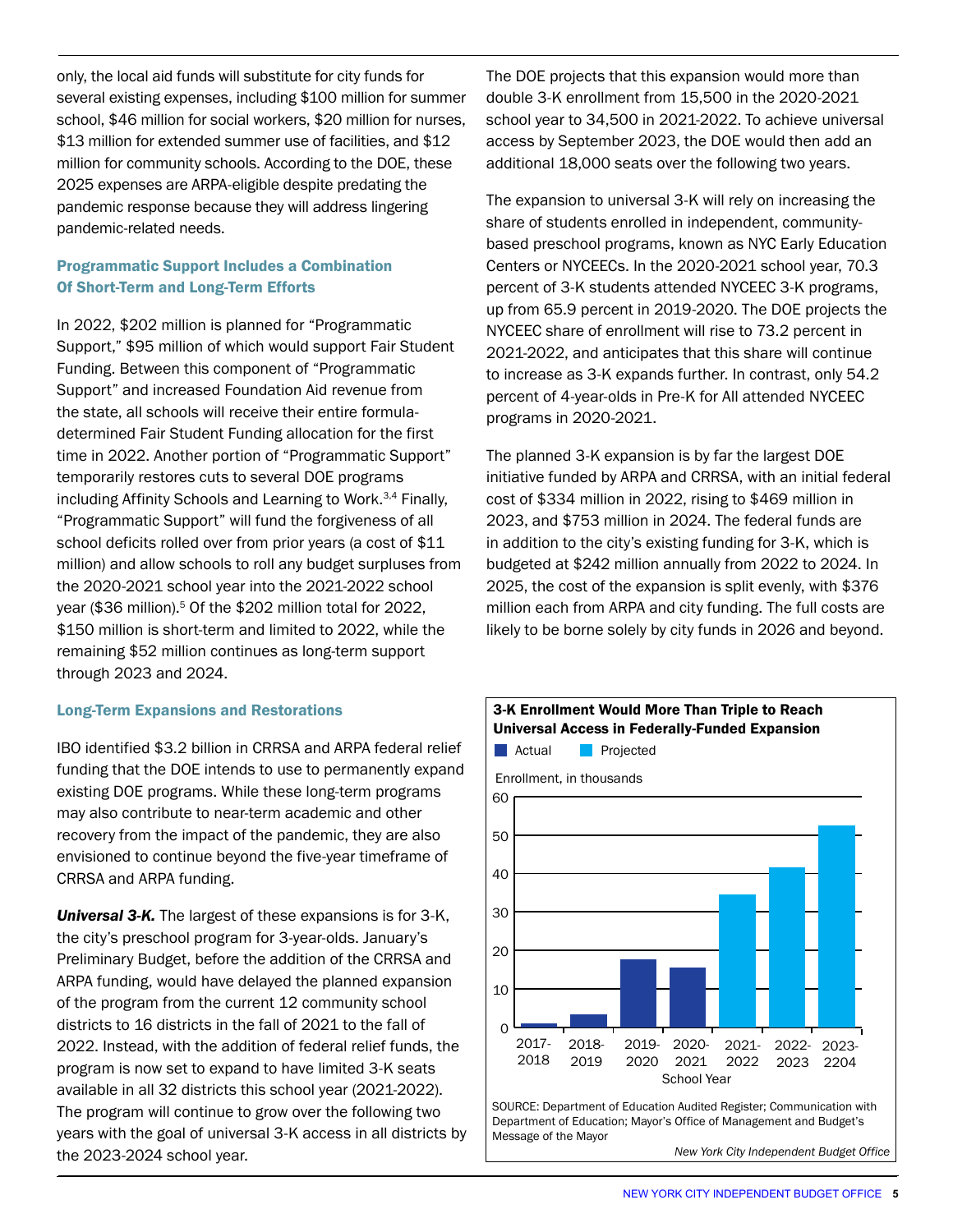**Other Program Expansions.** Five out of the six other program expansions are only half-funded in 2025; the only expansion of an existing program that would not be funded at all past 2022 is for the Positive Learning Collaborative, a joint DOE-UFT program started in 2013 that focuses on improving school climate and encouraging restorative practices that promote healing as an alternative to punishment. The program would receive \$5 million of federal funding to expand from six schools to 23 schools but only for two years —2021 and 2022. For this program to remain active in all 23 schools, other sources of funding would need to be located beginning in 2023. Existing programs that are planned to be expanded with the federal relief funds for the entire plan period, though not fully funded in 2025, include preschool special education, mental health supports, community schools, restorative justice, and increasing access to athletic teams. A total of \$761 million in federal ARPA and CRRSA funds is budgeted for these expansions through 2025.

The DOE plans to use federal funds to expand preschool special education services with \$22 million in 2022, ramping up to \$95 million by 2024. The department aims to serve approximately 1,300 additional students with disabilities with this expansion across Pre-K and 3-K programs. This funding will offer some preschool special education services in-house that until now have only been provided by outside contractors.

Federal relief funds are also budgeted for non-academic support, including expanding mental health services in schools, with \$80 million in 2022 and \$86 million a year in 2023 and 2024 to support an additional 290 schoolbased social workers, 36 borough-based social workers, 90 psychologists, and 30 family support staff. In a separate initiative, 60 Single Shepherd social workers are to be restored as a part of the federally funded Equity and

Federal Aid Shifts the Composition of Funding for Program Expansions

Excellence program restorations.<sup>6</sup> After this expansion, the DOE maintains that every school will have either a full-time social worker or a school-based mental health clinic.

ARPA and CRRSA funding for the DOE will also pay for 100 new community schools, which partner with communitybased organizations to provide academic and other supports to students and families. When complete, this and other expansions would bring the total number of community schools to 416. The additional 100 community schools are to be funded with \$10 million of federal aid in 2022 and \$51 million annually in 2023 and 2024.

The DOE's Restorative Justice program and the Public School Athletic League (PSAL) are both to expand using federal relief funds. Restorative Justice is to see a major expansion from four districts (5, 12, 16, and 18) and 302 additional middle and high schools to all middle and high schools across the 32 districts. The Restorative Justice expansion adds \$12 million in federal funds in 2022, increasing to \$15 million annually in 2023 and 2024. Federal relief is to fund a \$5.7 million expansion of the PSAL in 2022, increasing to \$7.1 million by 2024, with an emphasis on schools that currently have fewer than six teams and new programs shared between schools.

Finally, the city's Indirect Cost Rate initiative, which supports overhead costs for nonprofit service providers, is budgeted to receive \$5.2 million annually in federal funds from 2021 through 2025 for DOE nonprofit contractors.

## Shifting Funding Shares for Program Expansions

Supporting a major share of the cost of expanding existing programs through 2024 with federal revenue would represent a major shift in funding patterns for most of these initiatives. Some programs, including 3-K, Restorative Justice, and PSAL, currently rely entirely or almost entirely

| I GUGTUI ANI ONNEG ENG OOMIDOSIEDII OFT UNUMIS TOF I TOSTUMI EADUNGUIST<br>Dollars in millions |        |              |                |                                         |       |              |                         |  |
|------------------------------------------------------------------------------------------------|--------|--------------|----------------|-----------------------------------------|-------|--------------|-------------------------|--|
| 2021 Budget                                                                                    |        |              |                | <b>Annual Funding at Full Expansion</b> |       |              |                         |  |
|                                                                                                | City   | <b>State</b> | <b>Federal</b> |                                         | City  | <b>State</b> | Federal                 |  |
| \$864.3                                                                                        | 7.9%   | 92.1%        | 0.0%           | \$1,023.4                               | 7.1%  | 83.6%        | 9.2%                    |  |
| 241.1                                                                                          | 98.9%  | 0.0%         | 1.1%           | 994.8                                   |       | 0.0%         | 37.8%                   |  |
| 229.1                                                                                          | 29.5%  | 58.4%        | 12.2%          | 280.3                                   |       | 47.7%        | 28.2%                   |  |
| 6.8                                                                                            | 100.0% | 0.0%         | 0.0%           | 21.6                                    | 31.6% | 0.0%         | 68.4%                   |  |
| 12.8                                                                                           | 100.0% | 0.0%         | 0.0%           | 19.9                                    |       | 0.0%         | 35.6%                   |  |
|                                                                                                |        |              |                |                                         |       |              | 62.2%<br>24.1%<br>64.4% |  |

SOURCES: New York State School Funding Transparency Form; Financial Mangement System; Communication with the Department of Education; Mayor's Office of Management and Budget Adopted Budget Revenue Financial Plan Detail

NOTE: For all programs other than 3-K, the composition of funding shown in the table is for 2024 as they are only half-funded in 2025. The composition of 3–K funding is shown for 2025 since city funding was added only for this program to make it fully funded in that year.

*New York City Independent Budget Office*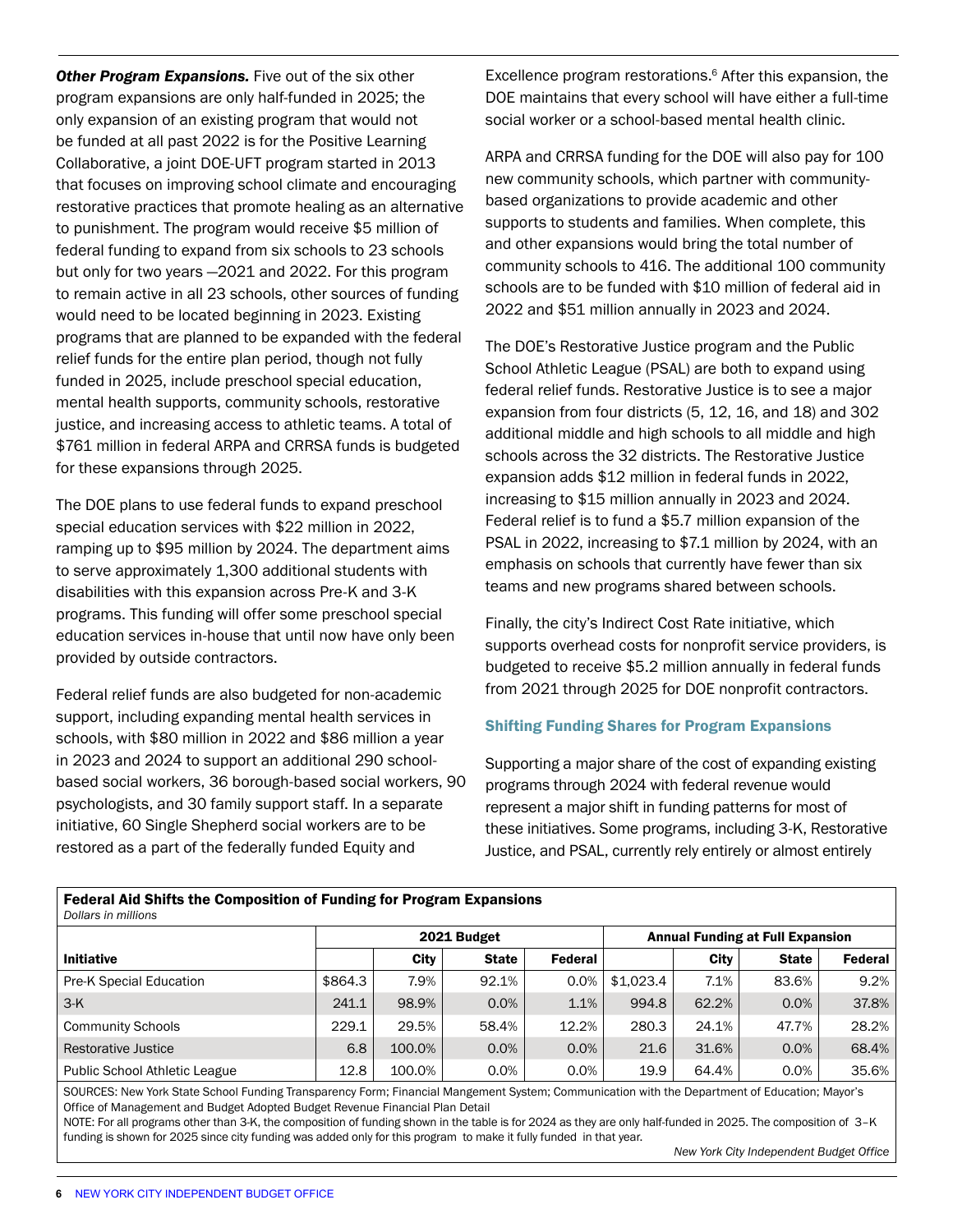on city tax levy funds, but now a large share—over one third for PSAL and over two thirds for Restorative Justice—of their funding is budgeted to come from the federal government. On the other hand, the shift is much smaller for preschool special education, with the federal share of funds going from 0.0 percent to 9.2 percent. The largest expansions and those funded by the largest share of time-limited federal relief funds will be most at risk after 2025.

The largest expansion, 3-K, will reach a peak of 75.7 percent federal funding for the full program (including the existing 3-K program) in 2024. Funding for the 3-K expansion is to be split in 2025, with \$376 million each from ARPA and city funds, and the federal share of the total program would fall to 37.8 percent. After 2025, when ARPA funds are no longer available, the city would need to fund the entire cost of this expansion to maintain the scale of the universal 3-K program at the level projected for 2025.

In the 2020-2021 school year, the DOE budgeted \$229 million for its 266 existing community schools, only \$28 million of which was federally funded. The remaining funding is split between \$118 million from the state's required set-aside of Foundation Aid for Community Schools and \$84 million from other state and local sources.7 The addition of ARPA funds to expand community schools increases the federal share from 12.2 percent in 2021 to 28.2 percent in 2024. A one-time infusion of \$12 million in ARPA local aid funding for community schools is budgeted to replace an equal amount of city funds in 2025.

*Restoring Expansions Previously Put on Hold.* **In addition** to expanding existing programs, ARPA and CRRSA funds are being used to restore several programs that had been cut in previous budgets. These annual recurring restorations include \$54 million for Equity and Excellence academic programs, \$15 million for Expanded Arts Instruction, \$9 million for community schools (including \$3 million to backfill reduced state funding), \$8 million for installing and maintaining air conditioning in schools, \$5 million for academic support staff, and \$2 million for Health Ed Works.

# Future Risks: Maintaining Long-Term Programs Currently Funded through ARPA and CRRSA

By 2026, the city would need an additional \$787 million to maintain recurring programs expected to be funded with ARPA and CRRSA funding. Furthermore, some long-term programmatic expansions would require additional funding to replace federal dollars even before the end of the city's current five-year financial plan period. For some long-term programmatic expansions, including 3-K, federal funding



is cut by half in 2025. Other long-term expenses, like the restoration to Equity and Excellence programs, would receive no federal relief funding in 2025. Of all recurring expenses funded by federal relief funds, only 3-K is fully funded in 2025, with city funding compensating for the decrease in federal funds.

In total, maintaining all of the recurring expenses that are now funded through ARPA and CRRSA would require an additional \$5 million in 2023 and 2024, \$267 million in 2025, and \$787 million in 2026 and beyond. While there is a chance that President Biden's proposal to dramatically expand Title I funding will provide a sustainable long-term source of revenue to support some of the DOE's planned expansions, the size and likelihood of such an increase is difficult to predict. To maintain these programmatic expansions, the DOE will need significant additional funding in the coming years.

Based on emails exchanged between IBO and the Mayor's Office of Management and Budget (OMB), OMB is optimistic that as the city recovers from the pandemic, revenue will increase enough to fully fund all of the long-term restorations and expansions currently supported by ARPA and CRRSA. This optimism is not reflected in the revenue outlook in the financial plan for the adopted budget, however, raising questions about the sustainability of these expanded DOE programs.

*Prepared by Nicholas Martin*